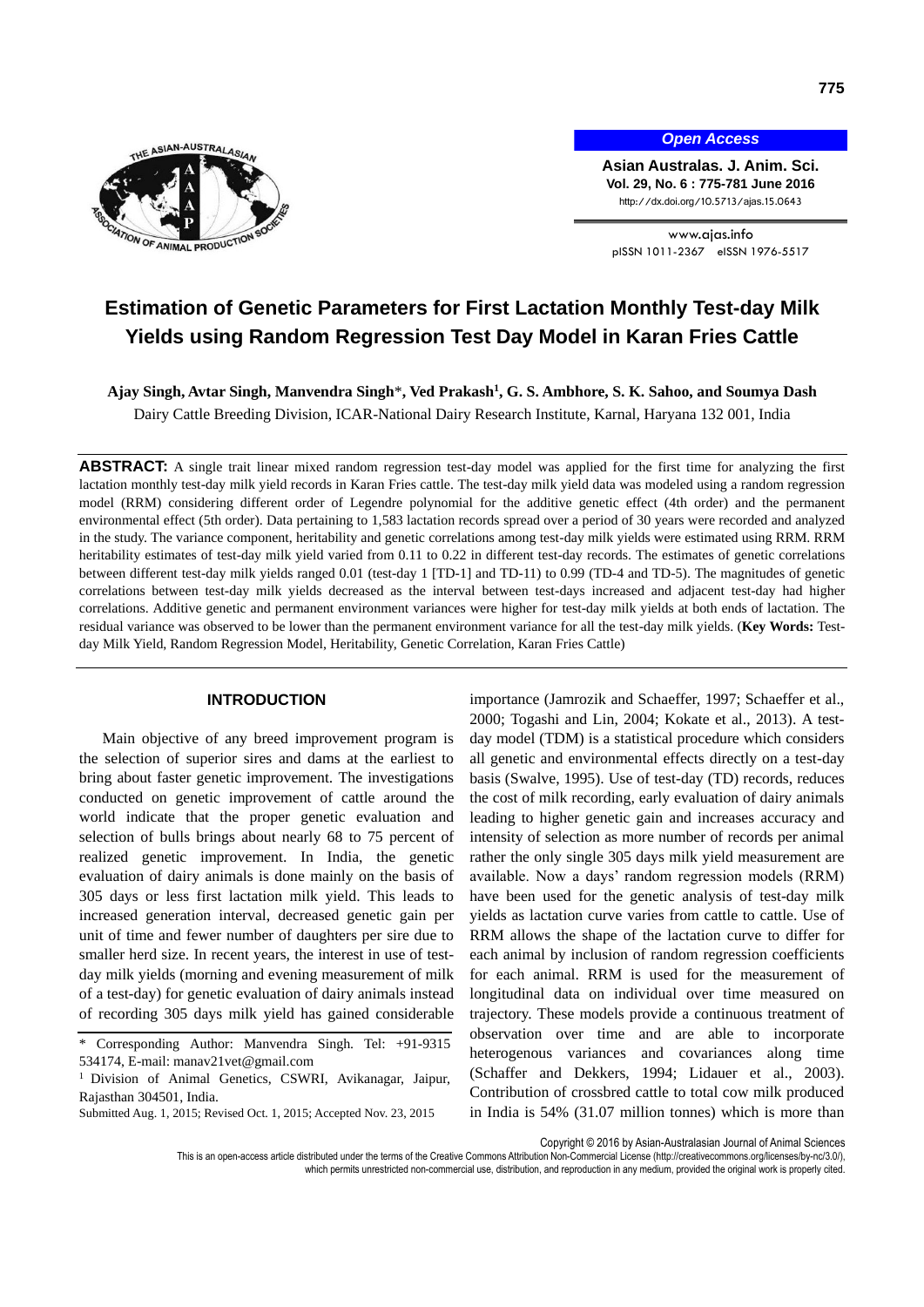the milk produce from indigenous cattle viz. 26.69 million tonnes (46%) as per BAHS (2013). Karan Fries is a crossbred cattle developed at National Dairy Research Institute, Karnal in India using Tharparkar as a Zebu (*Bos indicus*) and Holstein Friesian as exotic (*Bos taurus*) cattle in the year 1980. The level of inheritance of Friesian cattle in Karan Fries is 50% to 75% (Gurnani et al., 1986). For maintaining high level of milk production/productivity of Karan Fries cattle and their further improvement, it is necessary to execute proper program of genetic evaluation of males and females for selection of animals of high genetic merit. So, there is a need to estimate the genetic parameters of test-day milk yields using RRM for genetic evaluation of dairy cattle. Genetic parameters like heritability and genetic correlations among test-day milk yields have been estimated in different *Bos taurus* breeds (Swalve, 1995; Rekaya et al., 1999; Kettunen et al., 2000; Faro et al., 2008; Elahi Torshizi et al., 2012). However, no literature is available regarding estimation of genetic parameters for monthly test-day milk yields (MTDMY) using RRM in Karan Fries cattle. The objective of this investigation was to estimate the genetic parameters for first lactation monthly test-day milk yields using RRM in Karan Fries cattle.

## **MATERIALS AND METHODS**

#### **Data structure**

In this investigation, data were collected from the history-cum-pedigree sheets and daily milk yield record registers of Karan Fries cattle maintained at Dairy Cattle Breeding Division of ICAR-National Dairy Research Institute, Karnal. Cows were milked by machine milking, three times a day and all animals are stall-fed and nutritional requirements are met through a balanced ration of green and dry fodder along with suitable roughages and concentrate. All animals of this breed are bred artificially and weaned at calving. Total 16,184 MTDMY records were analyzed from 1,583 Karan Fries cattle sired by 130 bulls during 1983 to 2012. Test-day milk yield records were taken at monthly intervals starting from day 6th of lactation (TD1) to 305th day (TD11). Bulls with 5 or more progenies were considered for the present study. Lactation yields shorter than 100 days and less than 800 kg were excluded from the study. Abnormal records like culling in the mid lactation, still birth, abortion, dystocia or any other pathological problems which affected the lactation yield were considered as abnormalities and were not taken for the present investigation. Each year was classified into 4 calving seasons—winter (December to March); summer (April to June); Rainy (July to September); and autumn (October to November). The data spread over 30 years duration (1983 through 2012) were classified into total 5 periods of calving of 6 year each. Age at first calving was classified into 11 groups at an interval of 60 days  $(\leq 800,$ 801 to 860, 861 to 920, …, ≥1341).

#### **Model**

A single trait linear mixed random regression test-day model (RR-TDM) was applied to MTDMY records of Karan Fries cattle for first lactation. The test-day milk yield data was modeled using a RRM considering different order of Legendre polynomial (LP) for the additive genetic effect (4th order) and the permanent environmental effect (5th order). The RRM used in the analysis was represented as:

$$
y = Xb + Za + Wp + e
$$

where,  $y =$  vector of test-day milk yields of cattle;  $b =$ vector of fixed effects (season, period, and age groups);  $X =$ incidence matrix relating test-day milk yields to fixed effects;  $p = vector$  of permanent environmental random regression coefficients;  $a =$  vector of additive genetic random regression coefficients; e = vector of random residual effects associated with Y; Z and W are covariate matrices for 'a' and 'p' respectively with the assumption,

$$
\left[\begin{array}{c}a\\p\\e\end{array}\right] \sim N(0,V) \text{ and } V = \left[\begin{array}{ccc}G*A & 0 & 0\\0 & I*P & 0\\0 & 0 & R\end{array}\right]
$$

where, G and P are variance—covariance matrix of additive genetic and permanent environment random regression coefficients; A is additive genetic relationship matrix among the animals; \* is Kronecker product function; I is identity matrix and R is diagonal matrix of homogenous residual variances.

The mixed model equation for this model would be:

$$
\begin{bmatrix} X'X & X'Z & X'W \\ Z'X & Z'Z + G^{-1} * A^{-1} & Z'W \\ W'X & W'Z & W'W + I * P^{-1} \end{bmatrix} \begin{bmatrix} b \\ a \\ p \end{bmatrix}
$$

$$
= \begin{bmatrix} X'y \\ Z'y \\ W'y \end{bmatrix}
$$

#### **Function used in random regression model**

A common choice for the basic function is orthogonal polynomials, as advocated by Kirkpatrick and Heckman (1989). In particular, the LP have been used extensively in random regression analysis. Kirkpatrick et al. (1990) proposed the use of covariance function (CF) for longitudinal data of this kind. A CF is a way to model the variances and covariances of a longitudinal trait. Orthogonal polynomials were used in this model and the best order of fit was chosen.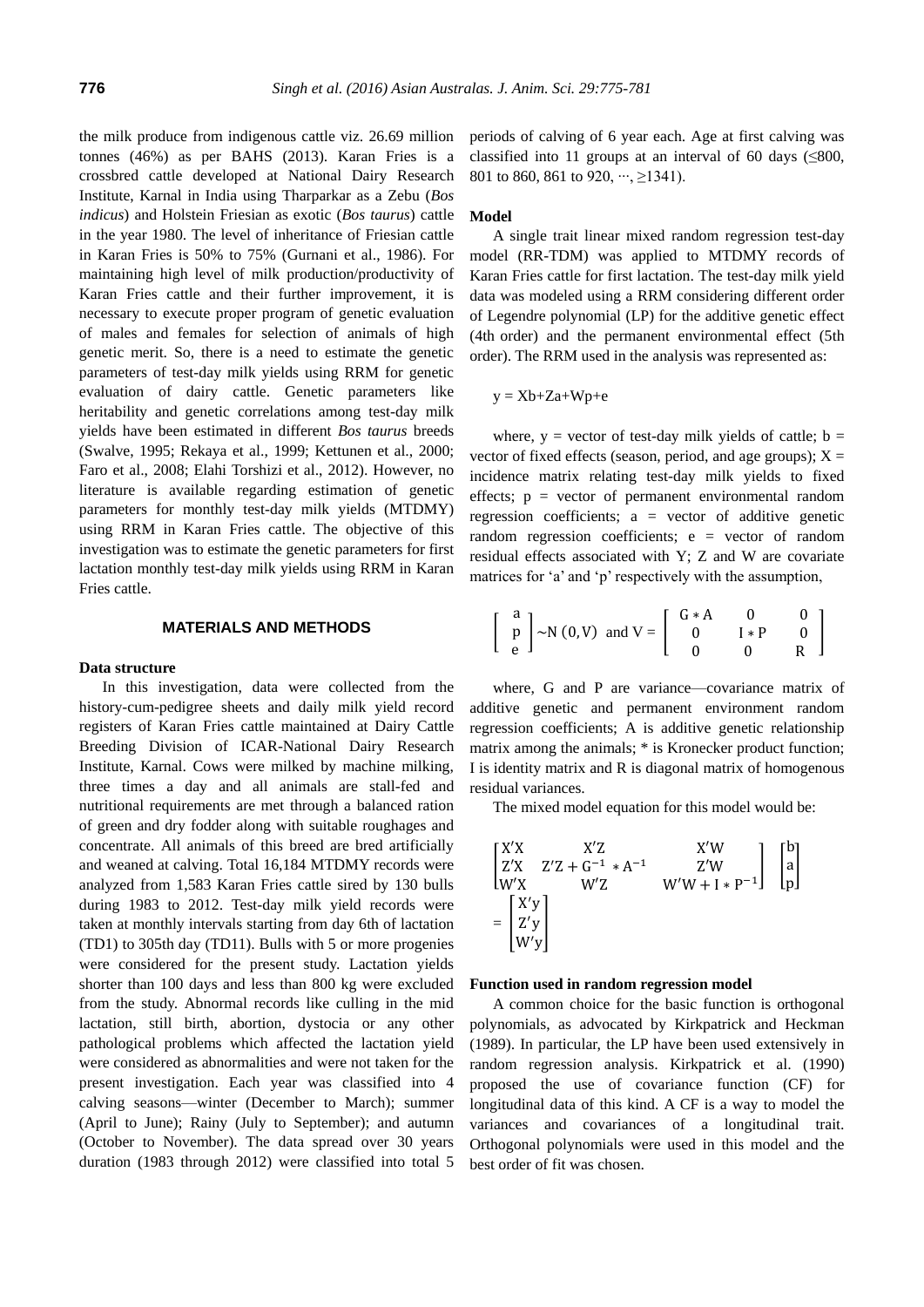To calculate LP, first define;  $P_{\theta(x)} = 1$ , and  $P_{I(x)} = x$ . Then, in general, the  $n+1$  polynomial is described by the following recursive equation:

$$
p_{n+1}(x) = \frac{1}{n+1} \left[ (2n+1) x p_n(x) - n p_{n-1}(x) \right]
$$

These quantities were normalized using:

$$
\emptyset_n(x) = \left(\frac{2n+1}{2}\right)^{0.5} P_n(x)
$$

where, n is the order of the polynomials. Test-day records in the interval 6 to 305 t<sub>i</sub> days were standardized to the interval  $-1$  to  $+1$  with the following formula:

$$
\alpha_i = -1 + 2\left(\frac{t_i - t_{min}}{t_{max} - t_{min}}\right)
$$

where, *tmin* and *tmax* were the earliest and latest age represented in data (Schaeffer, 2004). Legendre Polynomial was defined within the range of values from  $-1$  to  $+1$ .

## **Estimation of genetic parameters and (co) variances**

The genetic parameters such as heritability of test-day milk yields and genetic correlations between test-day records were estimated using the genetic (co)variances, permanent environmental (co)variances and homogeneous residual variances of test-day milk yields as per the procedures given by Jamrozik and Schaeffer (1997). The genetic variances of test-day milk yields at different testdays (6, 35…275, and 305) was estimated using the covariates of LP function as  $\sigma_{a(i)}^2 = z_i' G z_i$ . The estimate of genetic covariance between test-day milk yields on day i and j is  $\sigma_{a(ij)}^2 = z_i' G z_j$  where G is additive genetic variance covariance matrix. The permanent environmental variance of test-day milk yields was estimated as  $\sigma_{pe(i)}^2 =$  $z_i^{\prime} P z_i$  and permanent environmental covariance is calculated as  $\sigma_{pe(ij)}^2 = z_i' P z_j$  where, P is permanent environmental variance covariance matrix. A mixed model analysis was carried out to obtain restricted maximum likelihood estimate of covariance components using WOMBAT software (University Of New England, Armidale, NSW, Australia) (Meyer, 2010).

The heritability and genetic correlations among different test-day milk yield records in first lactation were estimated as described by Jamrozik and Schaeffer (1997) as follows:

$$
h_{(i)}^2 = \frac{\sigma_{a(i)}^2}{\sigma_{a(i)+}^2 \sigma_{pe(i)}^2 + \sigma_{e(i)}^2}
$$

where  $h_{(i)}^2$  is the heritability of;  $\sigma_{a(i)}^2$  is the additive

genetic variance on i<sup>th</sup> TD milk yield;  $\sigma_{pe(i)}^2$  is the permanent environmental variance and  $\sigma_{e(i)}^2$  is the homogeneous residual variance on i<sup>th</sup> TD milk yield. The genetic correlations among different MTDMY were calculated from the analysis of variance and covariance among test-day milk yields. The Variance components for different test day milk yields were also estimated using Harvey's LSMLMW software (Ohio State University, Columbus, OH, USA) (Harvey, 1990) designed for complete mixed model analysis. In analysis the fixed effect of year and season of calving, age at calving and random effect of sires on phenotypes of test-day milk yield in cows in first lactation were considered. Heritability was estimated using paternal half sib method.

Genetic correlation  $(r_g)$ :

$$
r_{gij} = \frac{\sigma_{aij}}{\sqrt{\sigma_{ai}^2 \sigma^2 a_j}}
$$

where  $r_{ai}$  is the genetic correlation between milk yields on TD i and j;  $\sigma_{aij}$  is the genetic covariance between milk yields on TD i and j;  $\sigma_{ai}^2$  is the additive genetic variance on i<sup>th</sup> TD yield and  $\sigma^2 a j$  is the additive genetic variance in j<sup>th</sup> TD yield.

## **RESULTS AND DISCUSSION**

#### **Random regression coefficients**

Different RRM were fitted and on the basis of Akaike information criterion, Bayesian information criterion, and mean square error values best model were identified (Table 1). The RRM with fourth order LP for additive genetic effect and fifth order LP for modeling permanent environment effect had lower Bayesian information criterion values and lower mean square error compared to other models. Therefore, on fitting best RR-TDM to MTDMY records by using LP, fifteen regression coefficients were estimated for each cattle viz. six fixed regression coefficients which were same for all cattle within a season-period-age groups, four additive genetic random regression coefficients  $(A_0, A_1, A_2, and A_3)$  and five permanent environmental random regression coefficients  $(P_0, P_1, P_2, P_3, \text{ and } P_4)$ . The estimated variances  $(a_i, a_i)$  and

**Table 1.** Description of different random regression model fitted

| Model            | Kа | $K_{p}$ | $-2 \log L$ | BIC       | <b>MSE</b> |  |  |
|------------------|----|---------|-------------|-----------|------------|--|--|
| LP33             |    | 3       | 44,068      | 44.193.97 | 6.718      |  |  |
| <b>I</b> P 44    | 4  | 4       | 42,735.40   | 42.938.61 | 5.31036    |  |  |
| LP <sub>45</sub> | 4  | 5       | 42.213.22   | 42,464.81 | 4.6714     |  |  |
| LP55             |    | 5       | 42,193.00   | 42,493.00 | 4.6706     |  |  |

LP, Legendre polynomial;  $K_a$ , order of fit for additive genetic effect;  $K_p$ , order of fit for permanent environmental effect; BIC, Bayesian information criterion; MSE, mean square error.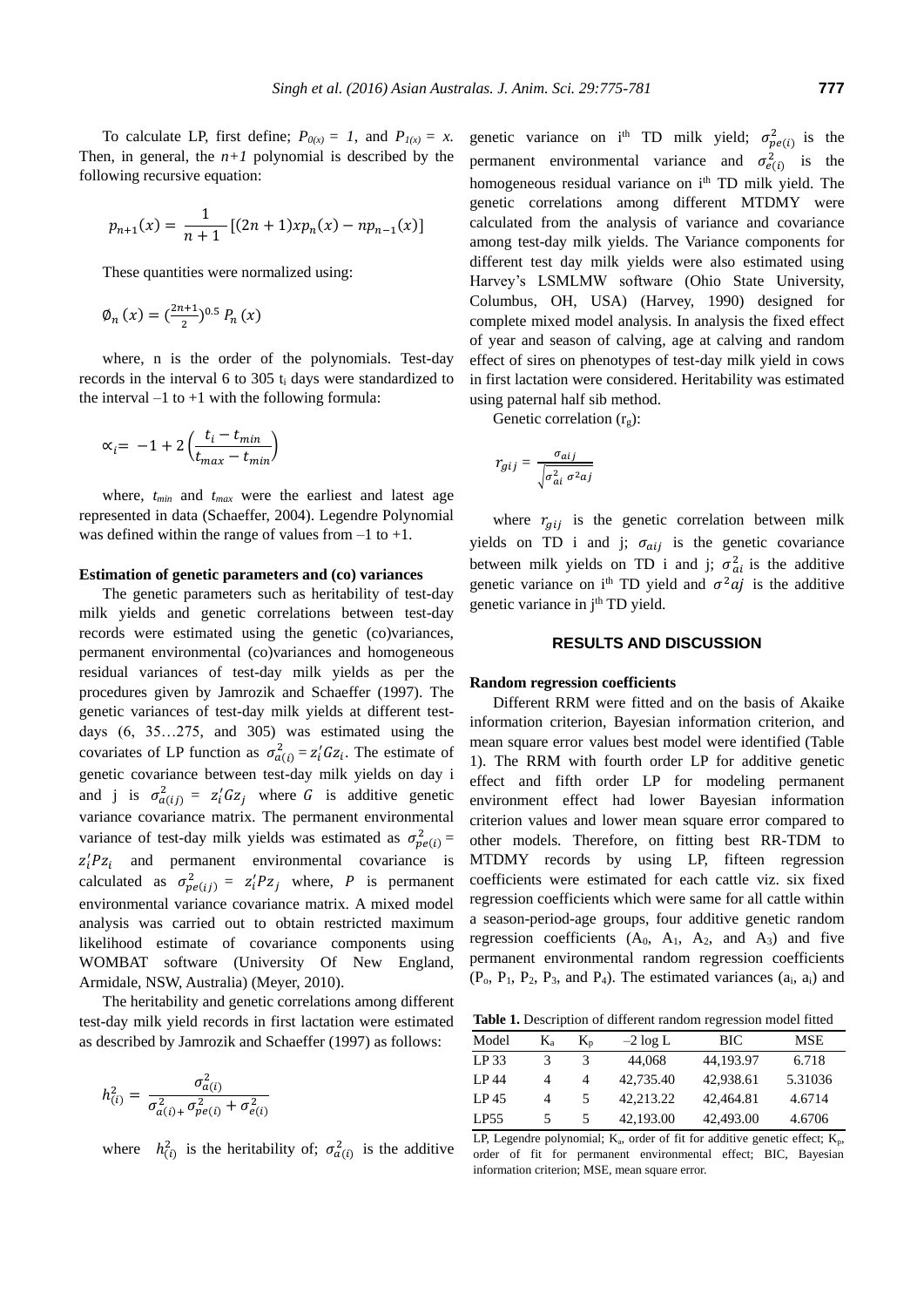**Table 2.** Estimates of variances and covariances among additive genetic random regression coefficients of test day milk yields using Legendre polynomial of order 4

| A3    |
|-------|
|       |
|       |
|       |
|       |
| 0.027 |
|       |

covariances (ai, aj) among the additive genetic and permanent environment random regression coefficients using LP in first lactation of Karan Fries cattle have depicted in Table 2 and 3. Eigen values represent the amount of variation explained by the corresponding eigen function (Kirkpatrick et al*.*, 1990). First three eigen values 3.26 (86.89%), 0.43 (11.57%). and 0.06 (1.54%) of the additive genetic CF accounted for at least 99% of the sum of all eigen values but the first four eigenvalues 8.77 (64.61%), 2.99 (22.04%), 1.31 (9.64%), and 0.42 (3.08%) for permanent environment effect accounted 99% of total variation. It showed that the three main eigen values and associated eigen function explained the most of the additive genetic and permanent environmental effect variance and little variation was associated to other eigen values for additive genetic effects and permanent environment effects. The size of the first eigen values indicated that selection based on this would result in quick change in average milk yield. Similar result was reported by Elahi Torshizi et al. (2012) who reported the first three eigen values 14.11 (93.44%), 0.62 (4.10%), and 0.37 (2.45%) for additive genetic effect and first three eigen values 16.17 (93.43%), 0.65 (3.74%), and 0.36 (2.05%) for permanent environment effects using 3rd order of LP.

### **Variances of test-day milk yields**

The variances (additive genetic, permanent environment and residual) of different test-day milk yields were

Table 3. Estimates of variances and covariances among permanent environment random regression coefficients of test day milk yields using Legendre polynomial of order 5

|                | P <sub>0</sub> | $P_1$    | P <sub>2</sub> | $P_3$    | P <sub>4</sub> |
|----------------|----------------|----------|----------------|----------|----------------|
| P <sub>0</sub> | 8.682          |          |                |          |                |
| $P_1$          | $-0.475$       | 2.639    |                |          |                |
| P <sub>2</sub> | $-0.425$       | 0.326    | 1.310          |          |                |
| $P_3$          | 0.252          | $-0.896$ | $-0.090$       | 0.675    |                |
| $P_4$          | $-0.272$       | 0.082    | $-0.239$       | $-0.211$ | 0.264          |

estimated using variance-covariances structure among random regression coefficients and covariate of the functions used in RR-TDM. The residual variance was assumed constant for all MTDMY in the lactation. The additive genetic  $(V_A)$ , permanent environment  $(VE_p)$ phenotypic variance and residual variances estimated for first lactation of Karan Fries cattle using LP are presented in Table 4. Perusal of the table showed that the highest  $V_A$  was observed for the TD-6  $(2.24 \text{ kg}^2)$  and the lowest was observed for TD-2  $(1.30 \text{ kg}^2)$ . In general, V<sub>A</sub> increased up to TD-6; thereafter a gradual decline was noticed till the end of lactation and became higher for TD-11. The residual variance  $(2.34 \text{ kg}^2)$  was observed higher than additive genetic variance (2.23  $kg<sup>2</sup>$ ). The VE<sub>p</sub> was observed higher for TD-1  $(8.32 \text{ kg}^2)$  and lower  $(5.6 \text{ kg}^2)$  for TD-7. It was revealed from the results that the magnitude of  $VE<sub>p</sub>$  was higher in initial test-days (TD-1 to TD-3) and decreased thereafter with a slight increase at the end of lactation. The magnitude of  $VE<sub>p</sub>$  and  $V<sub>A</sub>$  seemed to have inverse relationship across the trajectory of lactation curve estimated by RR-TDM. The magnitude of  $VE<sub>p</sub>$  was higher in the beginning and end of lactation and relatively lower in the mid-lactation. Contrarily, the magnitude of  $V_A$  was lower in the beginning and end of lactation and relatively higher in the mid-lactation. The residual variance was observed to be lower than the permanent environment variance for all the test-day milk yields. Geetha et al. (2007)

Table 4. Additive genetic, permanent environment and phenotypic variance (kg<sup>2</sup>) and temporary environment of monthly test day milk yields using random regression method

|                  | ັ<br>ັ                    |      |                             |      |                     |      |                             |  |  |
|------------------|---------------------------|------|-----------------------------|------|---------------------|------|-----------------------------|--|--|
| Test-day         | Additive genetic variance |      | Permanent Environ, variance |      | Phenotypic variance |      | Temporary Environ, variance |  |  |
|                  | $\rm V_A$                 | SE   | VEP                         | SE   | $V_{P}$             | SE   | VET                         |  |  |
| T <sub>D</sub> 1 | 1.77                      | 0.52 | 8.32                        | 0.56 | 12.44               | 0.46 | 2.34                        |  |  |
| TD <sub>2</sub>  | 1.30                      | 0.37 | 7.46                        | 0.44 | 11.10               | 0.37 | 2.34                        |  |  |
| TD <sub>3</sub>  | 1.55                      | 0.41 | 8.53                        | 0.49 | 12.43               | 0.42 | 2.34                        |  |  |
| TD <sub>4</sub>  | 1.95                      | 0.46 | 7.63                        | 0.47 | 11.92               | 0.40 | 2.34                        |  |  |
| TD <sub>5</sub>  | 2.19                      | 0.46 | 6.42                        | 0.43 | 10.95               | 0.37 | 2.34                        |  |  |
| TD <sub>6</sub>  | 2.24                      | 0.45 | 5.80                        | 0.40 | 10.37               | 0.35 | 2.34                        |  |  |
| TD7              | 2.12                      | 0.43 | 5.60                        | 0.39 | 10.06               | 0.34 | 2.34                        |  |  |
| T <sub>D</sub> 8 | 1.94                      | 0.43 | 5.76                        | 0.40 | 10.04               | 0.34 | 2.34                        |  |  |
| T <sub>D</sub> 9 | 1.81                      | 0.43 | 6.43                        | 0.44 | 10.57               | 0.37 | 2.34                        |  |  |
| TD <sub>10</sub> | 1.80                      | 0.45 | 7.10                        | 0.48 | 11.24               | 0.40 | 2.34                        |  |  |
| TD <sub>11</sub> | 2.02                      | 0.58 | 6.96                        | 0.62 | 11.32               | 0.50 | 2.34                        |  |  |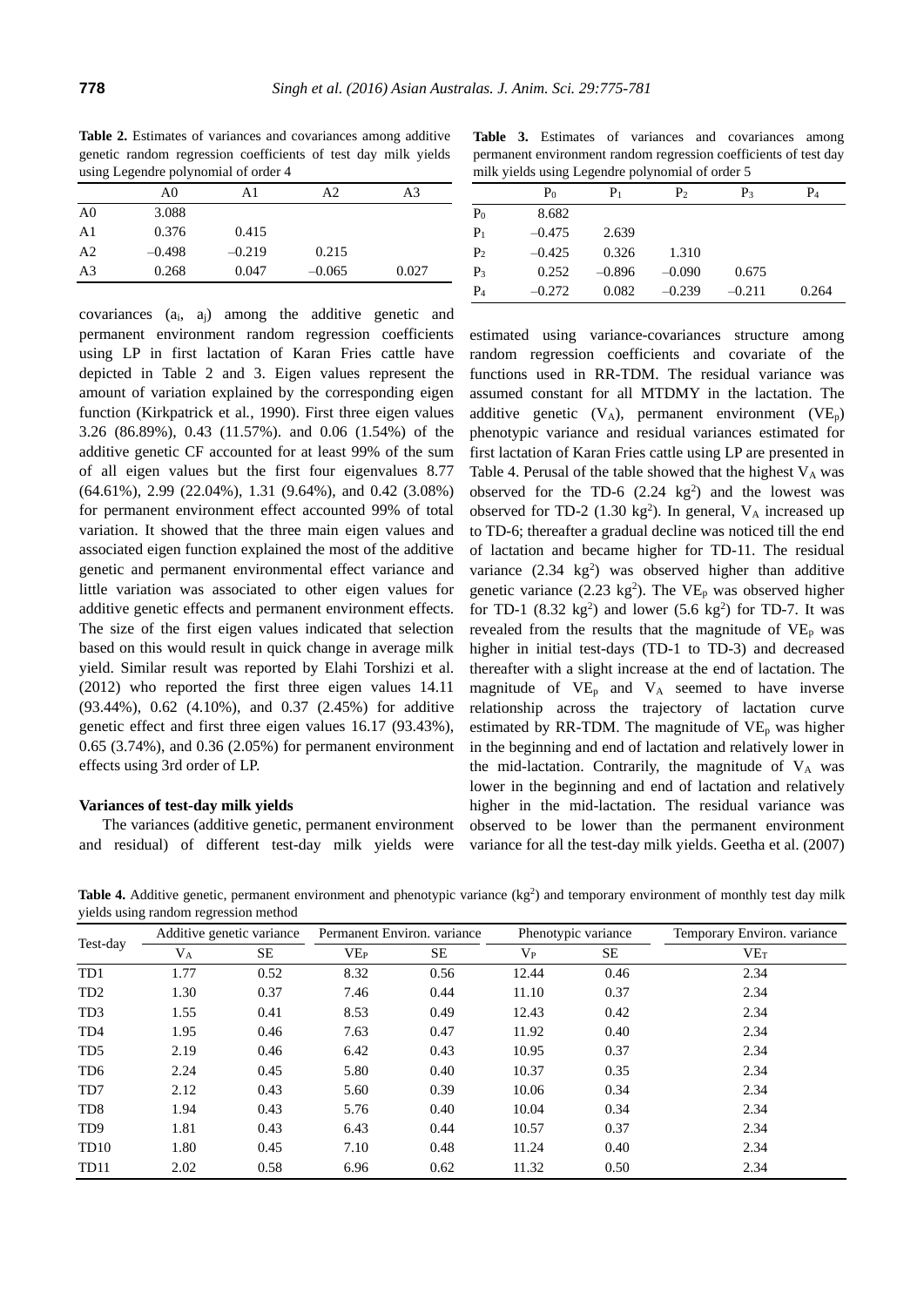reported that V<sub>A</sub> of test-day milk yields increased at the end of lactation for first lactation milk yield in Murrah buffaloes. Jamrozik et al. (1997) reported higher magnitude of  $V_A$  and  $VE<sub>p</sub>$  over residual variances for first lactation test-day milk yield records of Holstein cows. It was revealed from Figure 1 that the magnitude of additive genetic and permanent environment variances were higher for test-day milk yields at both ends of lactation compared to test-day milk yields in mid lactation. Roose et al*.* (2004) reported that the additive genetic and permanent environmental variances for test-day milk yields were higher at both ends of lactation using LP function in second and third parity of dairy cattle in the Netherlands.

#### **Heritability estimates of test-day milk yields**

The additive genetic, permanent environmental and residual variances were utilized to estimate the heritability of MTDMY records using LP function for Karan Fries cattle. Low heritability estimates by RR-TDM in comparison to paternal half sib model were observed for monthly test day milk yields are presented in Table 5. Heritability estimates for MTDMY obtained with RR-TDM ranged from 0.22 (TD-6) to 0.11 (TD-2). It was revealed that on TD-1 heritability was higher than on TD-2. Thereafter, heritability increased up to TD-6, then declined and again increased towards the end of lactation. Higher estimates of heritability during initial lactation days were also reported by many workers (Jamrozik and Schaeffer, 1997; Kettunen et al*.*, 1998; Bignardi et al*.*, 2009). The heritability estimates 0.20 (TD-5), 0.22 (TD-6), and 0.21 (TD-7) of MTDMY were higher in the mid-lactation compared to early and late lactation due to higher additive genetic variance in this segment of lactation curve. Similar estimates of heritability for test day milk yields by RRM were reported by many researchers (Meyer et al., 1989; Brotherstone et al., 2000; Mayeres et al*.*, 2004; Elahi Torshizi et al., 2012) in different cattle breeds.

**Table 5.** Estimates of heritability for monthly test-day milk yields by random regression test day model and paternal half sib method

|          | $h^2 + SE$      | $h^2 + SE$      |  |
|----------|-----------------|-----------------|--|
| Test day | (RR-TDM)        | (LSML)          |  |
| TD1      | $0.14 \pm 0.04$ | $0.14 \pm 0.05$ |  |
| TD2      | $0.11 \pm 0.03$ | $0.20 \pm 0.06$ |  |
| TD3      | $0.12 \pm 0.03$ | $0.26 \pm 0.07$ |  |
| TD4      | $0.16 + 0.03$   | $0.17 \pm 0.06$ |  |
| TD5      | $0.20 \pm 0.04$ | $0.23 \pm 0.06$ |  |
| TD6      | $0.22 \pm 0.04$ | $0.34 \pm 0.07$ |  |
| TD7      | $0.21 \pm 0.04$ | $0.27 \pm 0.07$ |  |
| TD8      | $0.19 \pm 0.04$ | $0.21 \pm 0.06$ |  |
| TD9      | $0.17+0.04$     | $0.22 + 0.06$   |  |
| TD10     | $0.16 \pm 0.03$ | $0.21 \pm 0.06$ |  |
| TD11     | $0.18 \pm 0.04$ | $0.11 \pm 0.05$ |  |
|          |                 |                 |  |

SE, standard error; RR-TDM, random regression test-day model; LSML, least squares maximum likelihood.

# **Genetic and permanent environment correlations between test-day milk yields**

The genetic and permanent environment correlations between different test-day milk yields were estimated based on the genetic and permanent environmental variance and covariances using LP (Table 6). The estimates of genetic correlations between different test-day milk yields ranged 0.01 (TD-1 and TD-11) to 0.99 (TD-4 and TD-5). It was observed that the genetic correlation estimates of first testday milk yield (TD-1) with TD-7 and onwards were negative  $(-0.05 \text{ to } 0.04)$  and with last test day i.e. TD-11 was positive (0.01). It was revealed from the results that the magnitudes of genetic correlations between test-day milk yields decreased as the interval between test-days increased and adjacent test-day had higher correlations. Other authors have reported the same trend, with positive estimates that are higher between adjacent test-days (Rekaya et al., 1999; Kettunen et al., 2000; Lidauer et al., 2003; Geetha et al*.*, 2006; Cobuci et al*.*, 2011; Elahi Torshizi et al*.*, 2012). The estimates of permanent environment correlations of all

**Table 6.** Genetic (below diagonals) and permanent environment correlations (above diagonals) among monthly test day milk yields estimated using RR-TDM

|                  | $\circ$ |                 |                 |                 |                 |                 |              |                  |                 |                  |      |
|------------------|---------|-----------------|-----------------|-----------------|-----------------|-----------------|--------------|------------------|-----------------|------------------|------|
| Test day         | TD1     | TD <sub>2</sub> | TD <sub>3</sub> | TD <sub>4</sub> | T <sub>D5</sub> | TD <sub>6</sub> | TD7          | T <sub>D</sub> 8 | TD <sub>9</sub> | TD <sub>10</sub> | TD11 |
| TD1              |         | 0.69            | 0.45            | 0.39            | 0.40            | 0.42            | 0.43         | 0.42             | 0.39            | 0.37             | 0.42 |
| TD <sub>2</sub>  | 0.82    | $\mathbf{1}$    | 0.94            | 0.86            | 0.73            | 0.56            | 0.42         | 0.36             | 0.35            | 0.37             | 0.39 |
| TD <sub>3</sub>  | 0.49    | 0.89            |                 | 0.96            | 0.84            | 0.65            | 0.47         | 0.35             | 0.30            | 0.29             | 0.28 |
| TD <sub>4</sub>  | 0.25    | 0.75            | 0.96            | $\mathbf{1}$    | 0.94            | 0.8             | 0.62         | 0.46             | 0.33            | 0.27             | 0.23 |
| T <sub>D5</sub>  | 0.10    | 0.63            | 0.91            | 0.99            | 1               | 0.94            | 0.80         | 0.63             | 0.44            | 0.308            | 0.24 |
| TD <sub>6</sub>  | 0.004   | 0.55            | 0.86            | 0.96            | 0.99            |                 | 0.94         | 0.80             | 0.60            | 0.41             | 0.31 |
| TD7              | $-0.05$ | 0.50            | 0.82            | 0.94            | 0.98            | 0.99            | $\mathbf{1}$ | 0.94             | 0.78            | 0.60             | 0.44 |
| TD <sub>8</sub>  | $-0.08$ | 0.46            | 0.79            | 0.91            | 0.96            | 0.98            | 0.99         | $\mathbf{1}$     | 0.94            | 0.80             | 0.62 |
| TD <sub>9</sub>  | $-0.08$ | 0.44            | 0.77            | 0.89            | 0.94            | 0.96            | 0.98         | 0.99             | $\mathbf{1}$    | 0.95             | 0.79 |
| TD <sub>10</sub> | $-0.04$ | 0.46            | 0.76            | 0.87            | 0.92            | 0.94            | 0.96         | 0.98             | 0.99            | $\mathbf{1}$     | 0.91 |
| TD11             | 0.01    | 0.5             | 0.77            | 0.87            | 0.91            | 0.93            | 0.95         | 0.96             | 0.98            | 0.99             | 1    |
|                  |         |                 |                 |                 |                 |                 |              |                  |                 |                  |      |

RR-TDM, random regression test-day model.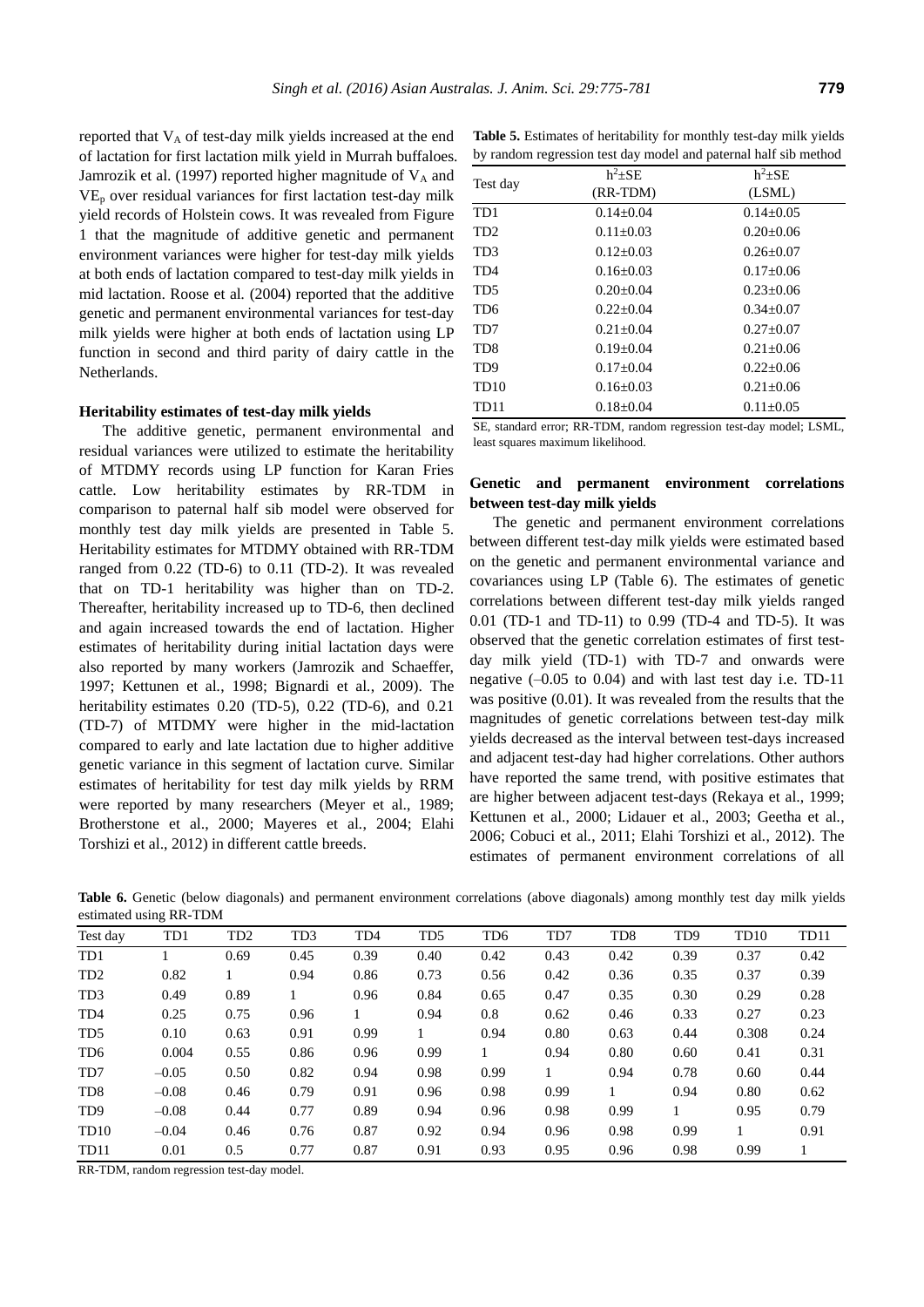MTDMY ranged from 0.23 to 0.96. Similar trend were reported by Kettunen et al. (1998) and Zavadilova et al*.* (2005) using RR-TDM in Finish Ayrshire and Czech Holstein cattle respectively.

In conclusion, the TDM can be used in future for the analysis of test-day milk yield records of Karan Fries cattle instead of using 305 day lactation milk yield resulting in early and high genetic gain, high intensity and accuracy of selection. This paper discussed the use of RRM for the estimation of genetic parameters for first lactation MTDMY. The heritability estimates of MTDMY were higher in the mid-lactation compared to early and late lactation due to higher additive genetic variance observed in this segment of lactation curve. The estimates of heritability by RR-TDM were in general, lower than least squares maximum likelihood (LSML) but were more precise due to lower standard errors. The magnitudes of genetic correlations between adjacent test-day milk yields were higher for mid lactation and decreased as the interval between test-days increased. There is an inverse relationship between the VE<sub>P</sub> and  $V_A$  across the trajectory of lactation curve estimated by  $RR-TDM$ . The  $VE<sub>P</sub>$  has a higher magnitude in the beginning and at the end of lactation and relatively lower value in the mid-lactation while the  $V_A$  shows the reverse trend. Thus, RRM allows an animal to be evaluated on the basis of only single test-day or on any number of test-day records. However, because of technical complexity of RR-TDM, these are not much in use in India and proposed for the first time for the analysis of test-day milk yield records in Karan Fries cattle.

# **CONFLICT OF INTEREST**

We certify that there is no conflict of interest with any financial organization regarding the material discussed in the manuscript.

# **ACKNOWLEDGMENTS**

The authors are thankful to the Director, ICAR-National Dairy Research Institute (ICAR-NDRI) for providing necessary infrastructure, facilities and financial assistance for the successful completion of research work.

## **REFERENCES**

- BAHS (Basic Animal Husbandry Statistics). 2013. Department of Animal Husbandry, Dairying & Fisheries, Ministry of Agriculture, Government of India, New Delhi, India.
- Bignardi, A. B., L. El Faro, V. L. Cardoso, P. F. Machado, and L. G. Albuquerque. 2009. Random regression models to estimate test-day milk yield genetic parameters of Holstein cows in Southeastern Brazil. Livest. Sci. 123:1-7.
- Brotherstone, S., I. M. S. White, and K. Meyer. 2000. Genetic modeling of daily milk yield using orthogonal polynomials and parametric curves. Anim. Sci. 70:407-415.
- Cobuci, J. A., C. N. Costa, J. B. Neto, and A. F. de. Freitas. 2011. Genetic parameters for milk production by using random regression models with different alternatives of fixed regression modeling. Rev. Bras. Zootec. 40:557-567.
- Elahi Torshizi, M., A. Aslamenejad, M. Nassiri, H. Farhangfar, J. Solkner, M. Kovac, G. Meszaros, and S. Malovrh. 2012. Evaluation of test day milk yield in Iranian primiparous Holstein using different random regression models. J. Anim. Sci. Adv. 2:664-667.
- Faro, L. E., V. L. Cardoso, and L. G. Albuquerque. 2008. Variance component estimates for test-day milk yield applying random regression models. Genet. Mol. Biol. 33:665-673.
- Geetha, E., A. K. Chakravarty, and V. K. Katneni. 2006. [Genetic](http://ajas.info/journal/view.php?number=21458)  [persistency of first lactation milk yield estimated using random](http://ajas.info/journal/view.php?number=21458)  [regression model for Indian Murrah buffaloes.](http://ajas.info/journal/view.php?number=21458) Asian Australas. J. Anim. Sci. 19:1696-1701.
- Geetha, E., A. K. Chakravarty, and V. K. Katneni. 2007. Estimates of genetic parameters using random regression test day model for first lactation milk yield in Murrah buffaloes. Indian J. Anim. Sci. 77:898-901.
- Gurnani, M., R. K. Sethi, and R. Nagarcenkar. 1986. Dairy Information Bulletin, No. III, Development of Karan Fries Cattle at NDRI, Karnal, India. 9:1-2.
- Harvey, W. R. 1990. User's Guide for LSMLMW, Mixed Model Least-Squares and Maximum Likelihood Computer Program, Ohio State Univ., Columbus, OH, USA.
- Jamrozik, J., L. R. Schaeffer, and J. C. M. Dekkers. 1997. Genetic evaluation of dairy cattle using test day yields and random regression model. J. Dairy Sci. 80:1217-1226.
- Jamrozik, J. and L. R. Schaeffer. 1997. Estimates of genetic parameters for a test day model with Random regressions for yield traits of first lactation Holsteins. J. Dairy. Sci. 80:762- 770.
- Kettunen, A., E. A. Mantysaari, I. Stranden, J. Poso, and M. Lidauer. 1998. Estimation of genetic parameters for first lactation test day milk production using random regression models. Proceedings 6th World Congress on Genetics Applied to Livestock Production, Armidale, NSW, Australia. 23:307-10.
- Kettunen, A., E. A. Mantysaari, and J. Poso. 2000. Estimation of genetic parameters for daily milk yield of primiparous Ayrshire cows by random regression test-day models. Livest. Prod. Sci. 66:251-261.
- Kirkpatrick, M. and N. Heckman. 1989. A quantitative genetc model for growth, shape, reaction norms, and other infinite dimension characters. J. Math. Biol. 27:429-50.
- Kirkpatrick, M., D. Lofsvold, and M. Bulmer. 1990. Analysis of the inheritance, selection and evaluation of growth trajectories. Genetics 124:979-993.
- Kokate, L. S., A. Singh, B. Rashia, R. S. Gandhi, A. K. Chakarvarty, A. K. Gupta, and G. K. Sachdeva. 2013. Genetic and non-genetic factors affecting monthly test day milk yields in Karan Fries cattle. Indian J. Anim. Sci. 83:385-389.
- Lidauer, M., E. A. Mantysaari, and I. Stranden. 2003. Comparison of test-day models for genetic evaluation of production traits in dairy cattle. Livest. Prod. Sci. 79:73-86.